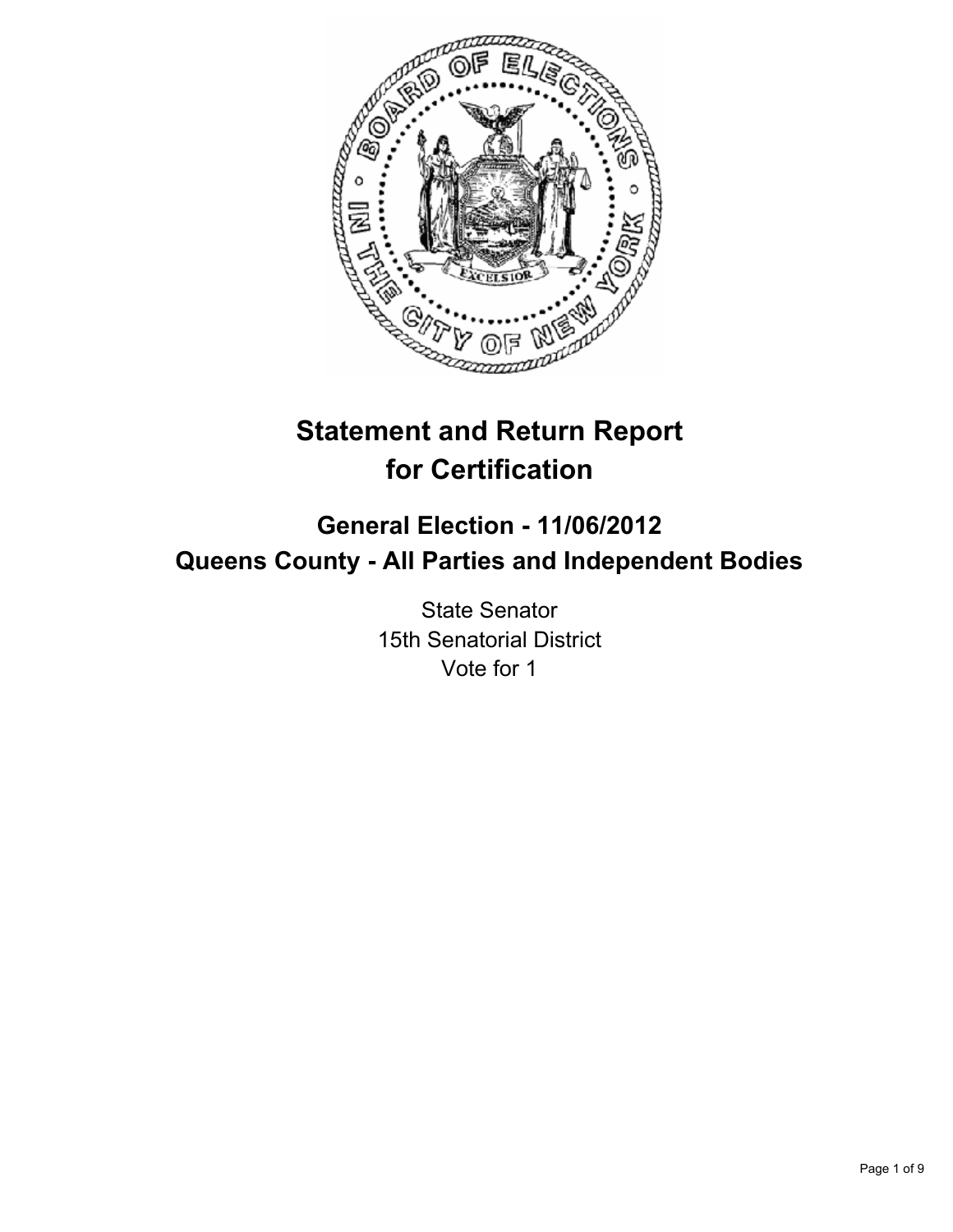

| <b>PUBLIC COUNTER</b>                                    | 16,590 |
|----------------------------------------------------------|--------|
| <b>EMERGENCY</b>                                         | 0      |
| ABSENTEE/MILITARY                                        | 994    |
| <b>FEDERAL</b>                                           | 315    |
| <b>SPECIAL PRESIDENTIAL</b>                              | 0      |
| <b>AFFIDAVIT</b>                                         | 6,679  |
| <b>Total Ballots</b>                                     | 24,578 |
| Less - Inapplicable Federal/Special Presidential Ballots | (315)  |
| <b>Total Applicable Ballots</b>                          | 24,263 |
| JOSEPH P ADDABBO JR. (DEMOCRATIC)                        | 9,128  |
| ERIC A. ULRICH (REPUBLICAN)                              | 7,672  |
| ERIC A. ULRICH (CONSERVATIVE)                            | 1,001  |
| JOSEPH P ADDABBO JR. (WORKING FAMILIES)                  | 353    |
| ERIC A. ULRICH (INDEPENDENCE)                            | 368    |
| ERIC ULRICH (WRITE-IN)                                   | 1      |
| ERIQUE R. RODRIGUEZ (WRITE-IN)                           | 1      |
| JENIFER GRADY (WRITE-IN)                                 | 1      |
| LEW SIMON (WRITE-IN)                                     | 1      |
| SEBASTIAN CAMPAGALE (WRITE-IN)                           | 1      |
| UNATTRIBUTABLE WRITE-IN (WRITE-IN)                       | 6      |
| <b>Total Votes</b>                                       | 18,533 |
| Unrecorded                                               | 5,730  |

| PUBLIC COUNTER                                           | 532  |
|----------------------------------------------------------|------|
| <b>EMERGENCY</b>                                         | 0    |
| ABSENTEE/MILITARY                                        | 15   |
| <b>FEDERAL</b>                                           | 15   |
| SPECIAL PRESIDENTIAL                                     | 0    |
| <b>AFFIDAVIT</b>                                         | 49   |
| <b>Total Ballots</b>                                     | 611  |
| Less - Inapplicable Federal/Special Presidential Ballots | (15) |
| <b>Total Applicable Ballots</b>                          | 596  |
| JOSEPH P ADDABBO JR. (DEMOCRATIC)                        | 271  |
| ERIC A. ULRICH (REPUBLICAN)                              | 204  |
| ERIC A. ULRICH (CONSERVATIVE)                            | 13   |
| JOSEPH P ADDABBO JR. (WORKING FAMILIES)                  | 10   |
| ERIC A. ULRICH (INDEPENDENCE)                            | 7    |
| <b>Total Votes</b>                                       | 505  |
| Unrecorded                                               | 91   |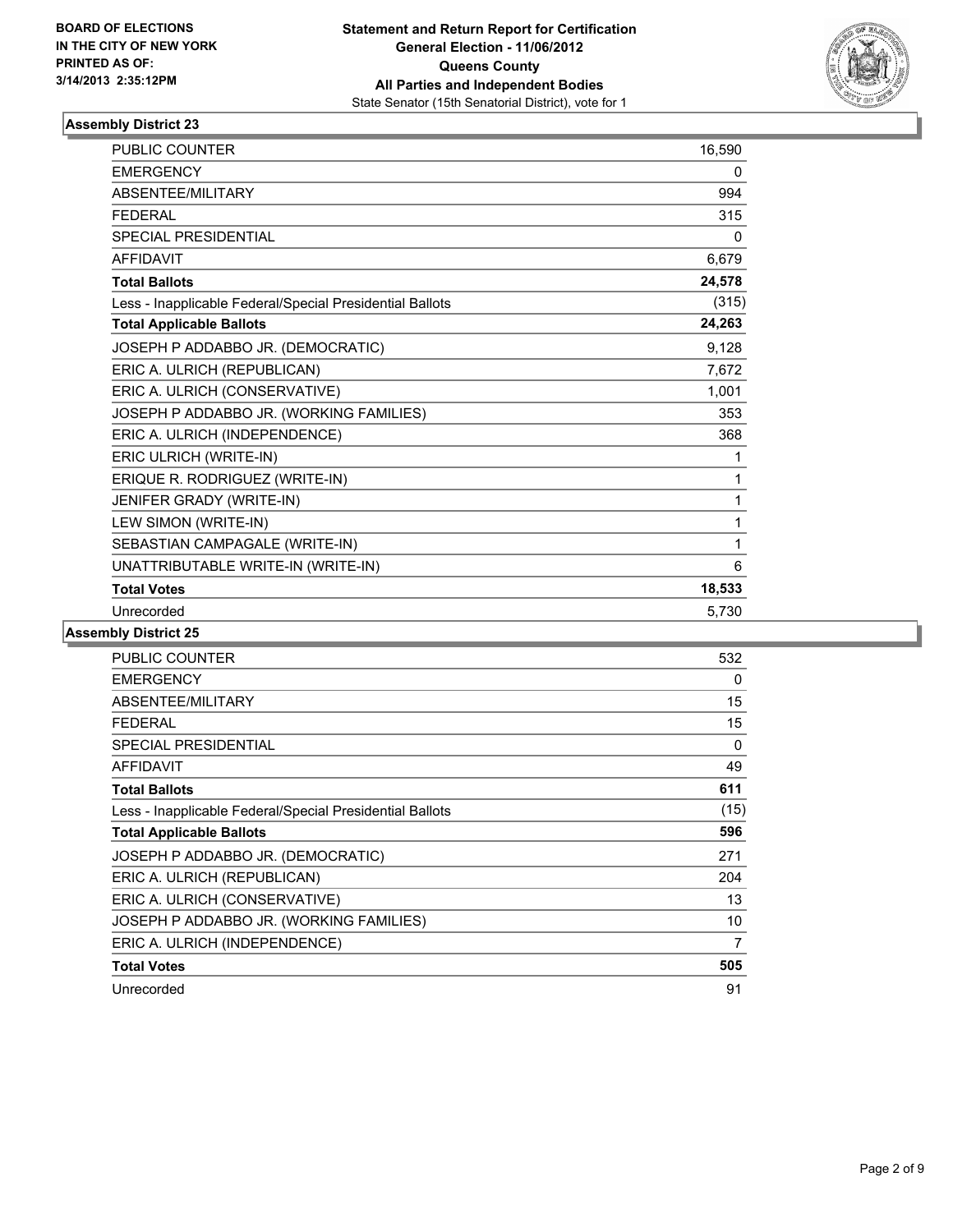

| <b>PUBLIC COUNTER</b>                                    | 4,899 |
|----------------------------------------------------------|-------|
| <b>EMERGENCY</b>                                         | 4     |
| ABSENTEE/MILITARY                                        | 265   |
| <b>FEDERAL</b>                                           | 420   |
| <b>SPECIAL PRESIDENTIAL</b>                              | 0     |
| AFFIDAVIT                                                | 462   |
| <b>Total Ballots</b>                                     | 6,050 |
| Less - Inapplicable Federal/Special Presidential Ballots | (420) |
| <b>Total Applicable Ballots</b>                          | 5,630 |
| JOSEPH P ADDABBO JR. (DEMOCRATIC)                        | 1,935 |
| ERIC A. ULRICH (REPUBLICAN)                              | 2,728 |
| ERIC A. ULRICH (CONSERVATIVE)                            | 196   |
| JOSEPH P ADDABBO JR. (WORKING FAMILIES)                  | 70    |
| ERIC A. ULRICH (INDEPENDENCE)                            | 51    |
| MOHAMMED SIDDIQUEE (WRITE-IN)                            | 1     |
| UNATTRIBUTABLE WRITE-IN (WRITE-IN)                       | 2     |
| <b>Total Votes</b>                                       | 4,983 |
| Unrecorded                                               | 647   |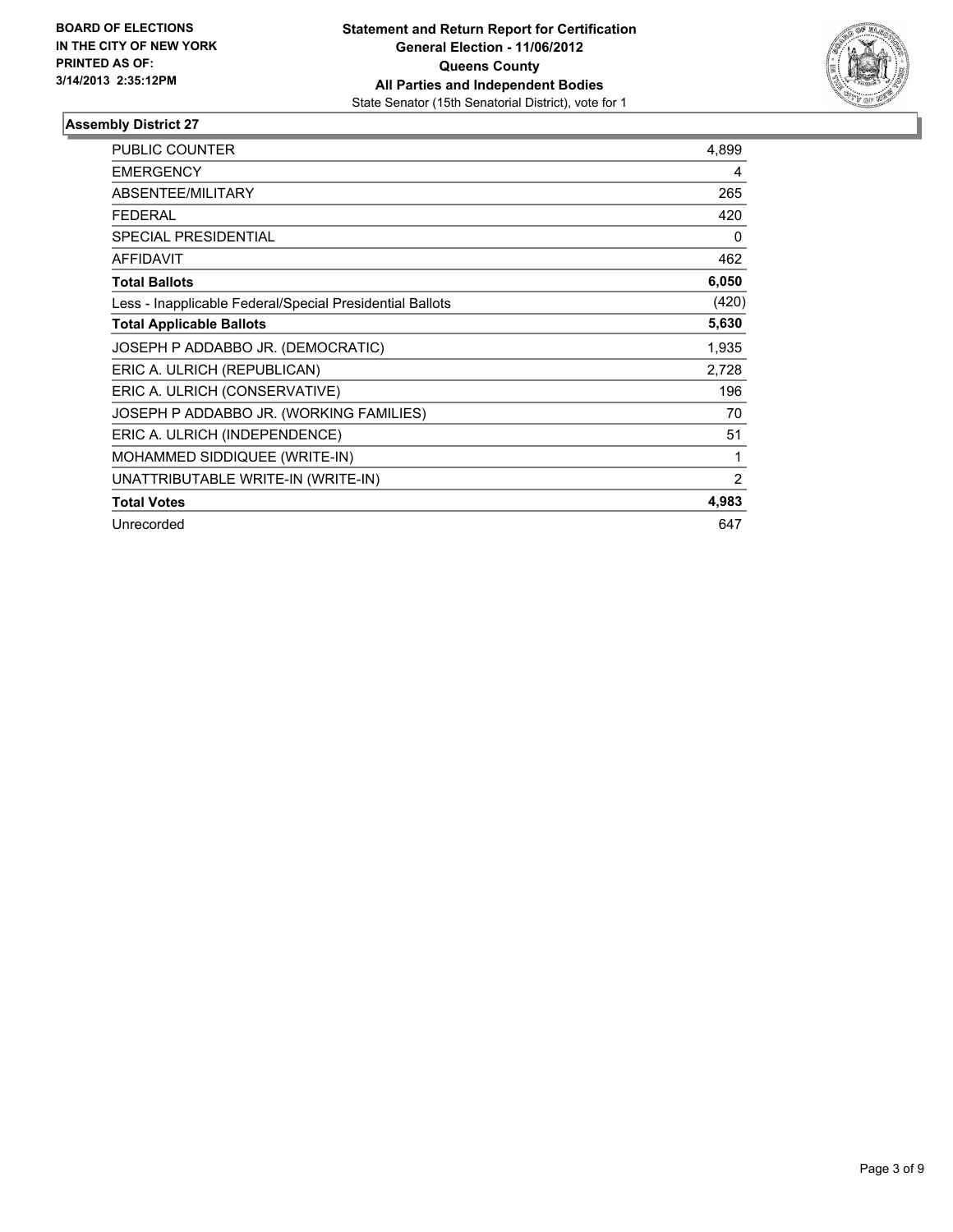

| <b>PUBLIC COUNTER</b>                                    | 20,329       |
|----------------------------------------------------------|--------------|
| <b>EMERGENCY</b>                                         | 16           |
| <b>ABSENTEE/MILITARY</b>                                 | 866          |
| <b>FEDERAL</b>                                           | 272          |
| <b>SPECIAL PRESIDENTIAL</b>                              | 0            |
| <b>AFFIDAVIT</b>                                         | 1,437        |
| <b>Total Ballots</b>                                     | 22,920       |
| Less - Inapplicable Federal/Special Presidential Ballots | (272)        |
| <b>Total Applicable Ballots</b>                          | 22,648       |
| JOSEPH P ADDABBO JR. (DEMOCRATIC)                        | 11,616       |
| ERIC A. ULRICH (REPUBLICAN)                              | 7,195        |
| ERIC A. ULRICH (CONSERVATIVE)                            | 663          |
| JOSEPH P ADDABBO JR. (WORKING FAMILIES)                  | 579          |
| ERIC A. ULRICH (INDEPENDENCE)                            | 304          |
| ADAM JUDE BREAUX (WRITE-IN)                              | 1            |
| ELI STEIER (WRITE-IN)                                    | 1            |
| <b>GERRY FRANKE (WRITE-IN)</b>                           | 1            |
| HIEN IRAN (WRITE-IN)                                     | 1            |
| JAEN VILLALVIR (WRITE-IN)                                | 1            |
| JOSEF WASNER (WRITE-IN)                                  | 1            |
| JUAN REYES (WRITE-IN)                                    | $\mathbf{1}$ |
| KYLE SHERMAN (WRITE-IN)                                  | 1            |
| MARIES KURISERS (WRITE-IN)                               | 1            |
| MIKE ACKERMAN (WRITE-IN)                                 | 1            |
| OLGA BEROELLER (WRITE-IN)                                | 1            |
| ROSEANNE BEWER (WRITE-IN)                                | 1            |
| STEVE WOSABI (WRITE-IN)                                  | $\mathbf{1}$ |
| STEVEN FERREZZA (WRITE-IN)                               | 1            |
| UNATTRIBUTABLE WRITE-IN (WRITE-IN)                       | 10           |
| <b>Total Votes</b>                                       | 20,381       |
| Unrecorded                                               | 2,267        |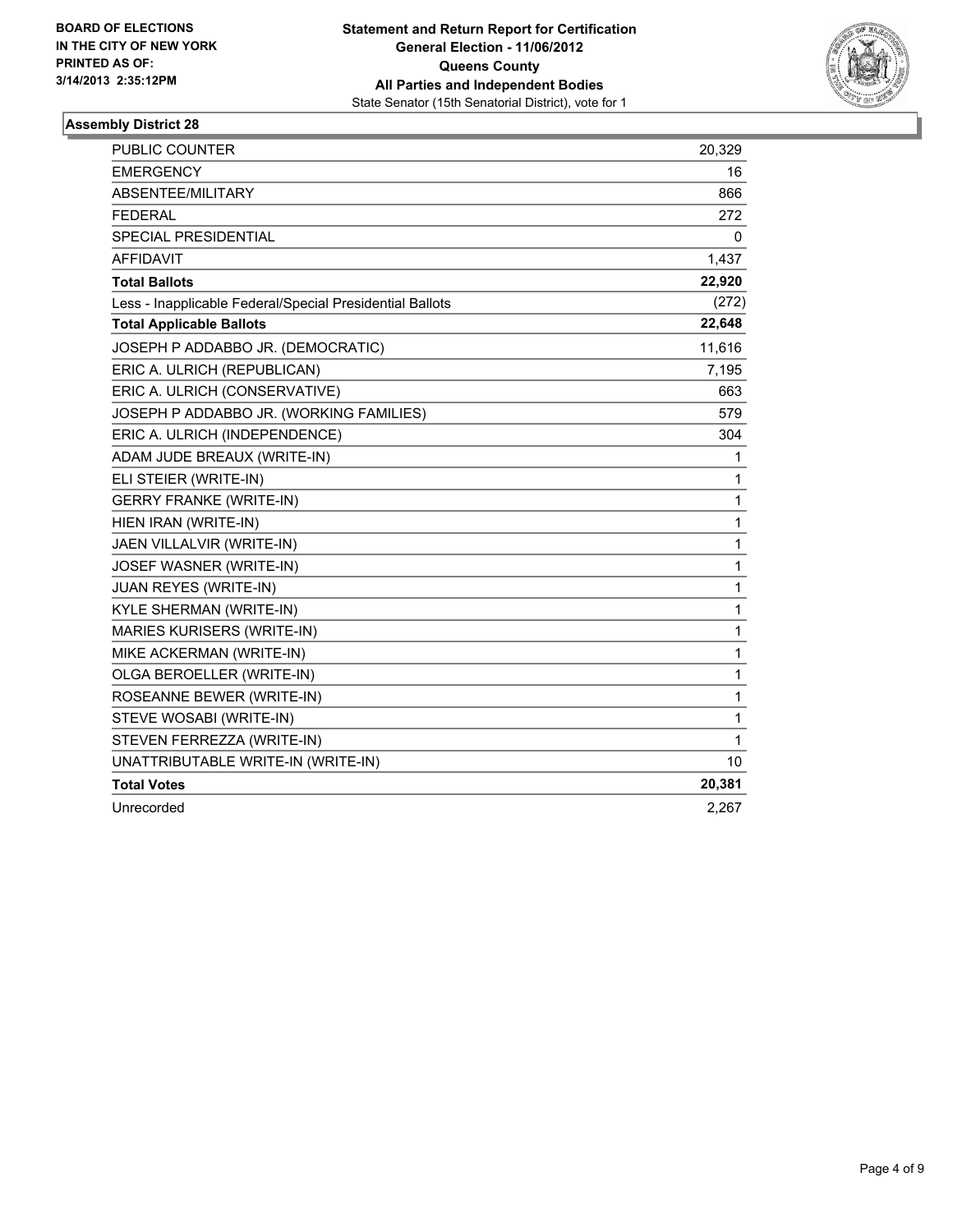

| PUBLIC COUNTER                                           | 12,940 |
|----------------------------------------------------------|--------|
| <b>EMERGENCY</b>                                         | 0      |
| ABSENTEE/MILITARY                                        | 454    |
| <b>FEDERAL</b>                                           | 75     |
| <b>SPECIAL PRESIDENTIAL</b>                              | 0      |
| <b>AFFIDAVIT</b>                                         | 873    |
| <b>Total Ballots</b>                                     | 14,342 |
| Less - Inapplicable Federal/Special Presidential Ballots | (75)   |
| <b>Total Applicable Ballots</b>                          | 14,267 |
| JOSEPH P ADDABBO JR. (DEMOCRATIC)                        | 6,639  |
| ERIC A. ULRICH (REPUBLICAN)                              | 5,297  |
| ERIC A. ULRICH (CONSERVATIVE)                            | 551    |
| JOSEPH P ADDABBO JR. (WORKING FAMILIES)                  | 263    |
| ERIC A. ULRICH (INDEPENDENCE)                            | 230    |
| DAMIAN A. TORRISI (WRITE-IN)                             | 1      |
| PATRICIA CAPUTO (WRITE-IN)                               | 1      |
| SCOTT NOREN (WRITE-IN)                                   | 1      |
| <b>Total Votes</b>                                       | 12,983 |
| Unrecorded                                               | 1,284  |

| <b>PUBLIC COUNTER</b>                                    | 697 |
|----------------------------------------------------------|-----|
| <b>EMERGENCY</b>                                         | 0   |
| ABSENTEE/MILITARY                                        | 20  |
| FEDERAL                                                  | 0   |
| <b>SPECIAL PRESIDENTIAL</b>                              | 0   |
| <b>AFFIDAVIT</b>                                         | 75  |
| <b>Total Ballots</b>                                     | 792 |
| Less - Inapplicable Federal/Special Presidential Ballots | 0   |
| <b>Total Applicable Ballots</b>                          | 792 |
| JOSEPH P ADDABBO JR. (DEMOCRATIC)                        | 506 |
| ERIC A. ULRICH (REPUBLICAN)                              | 175 |
| ERIC A. ULRICH (CONSERVATIVE)                            | 18  |
| JOSEPH P ADDABBO JR. (WORKING FAMILIES)                  | 7   |
| ERIC A. ULRICH (INDEPENDENCE)                            | 7   |
| <b>Total Votes</b>                                       | 713 |
| Unrecorded                                               | 79  |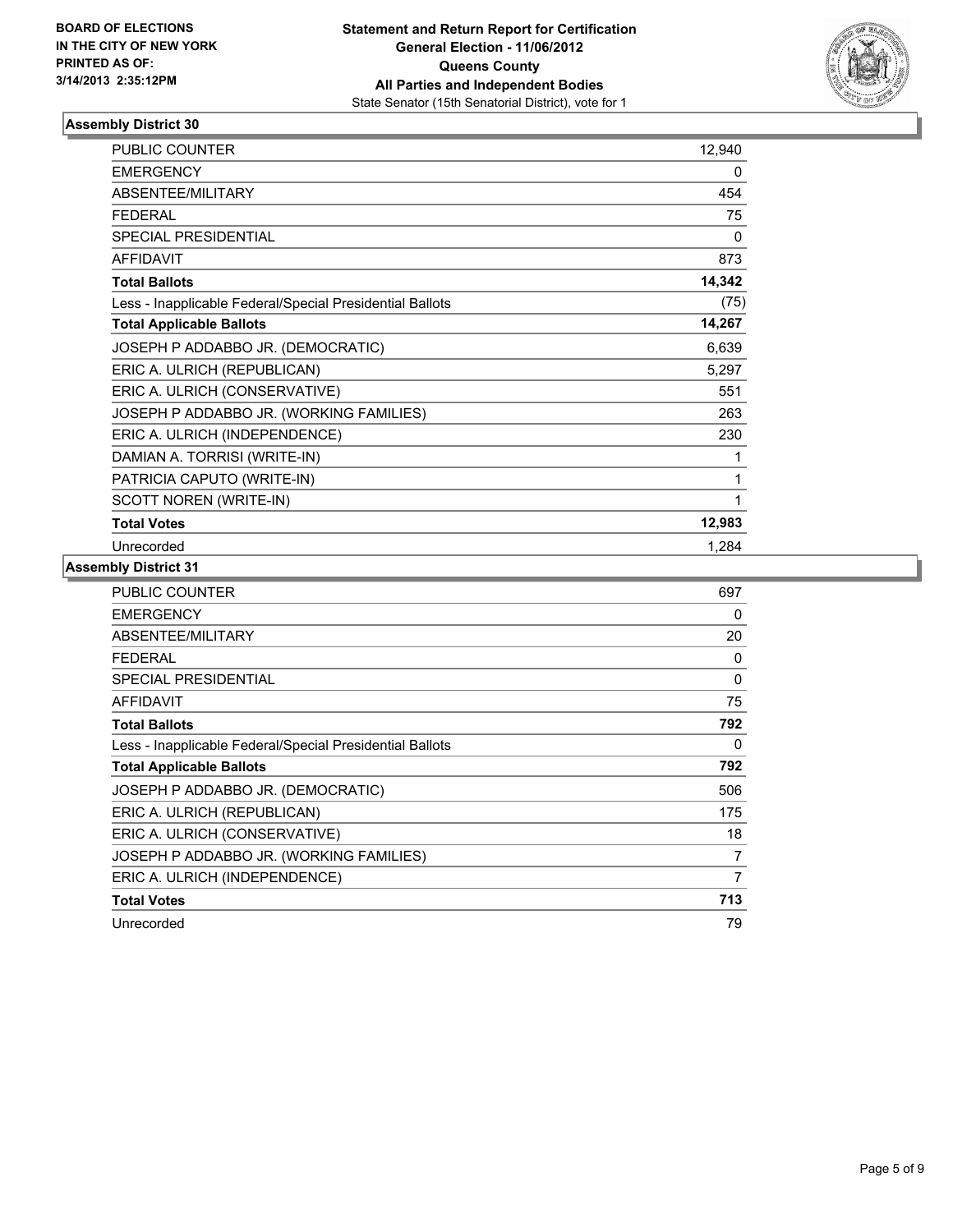

| <b>PUBLIC COUNTER</b>                                    | 175      |
|----------------------------------------------------------|----------|
| <b>EMERGENCY</b>                                         | 0        |
| ABSENTEE/MILITARY                                        | 6        |
| <b>FEDERAL</b>                                           | 1        |
| <b>SPECIAL PRESIDENTIAL</b>                              | $\Omega$ |
| <b>AFFIDAVIT</b>                                         | 24       |
| <b>Total Ballots</b>                                     | 206      |
| Less - Inapplicable Federal/Special Presidential Ballots | (1)      |
| <b>Total Applicable Ballots</b>                          | 205      |
| JOSEPH P ADDABBO JR. (DEMOCRATIC)                        | 111      |
| ERIC A. ULRICH (REPUBLICAN)                              | 48       |
| ERIC A. ULRICH (CONSERVATIVE)                            | 5        |
| JOSEPH P ADDABBO JR. (WORKING FAMILIES)                  | 5        |
| ERIC A. ULRICH (INDEPENDENCE)                            | 0        |
| <b>Total Votes</b>                                       | 169      |
| Unrecorded                                               | 36       |

| <b>PUBLIC COUNTER</b>                                    | 5,130 |
|----------------------------------------------------------|-------|
| <b>EMERGENCY</b>                                         | 0     |
| <b>ABSENTEE/MILITARY</b>                                 | 107   |
| <b>FEDERAL</b>                                           | 24    |
| <b>SPECIAL PRESIDENTIAL</b>                              | 0     |
| <b>AFFIDAVIT</b>                                         | 519   |
| <b>Total Ballots</b>                                     | 5,780 |
| Less - Inapplicable Federal/Special Presidential Ballots | (24)  |
| <b>Total Applicable Ballots</b>                          | 5,756 |
| JOSEPH P ADDABBO JR. (DEMOCRATIC)                        | 3,372 |
| ERIC A. ULRICH (REPUBLICAN)                              | 1,356 |
| ERIC A. ULRICH (CONSERVATIVE)                            | 155   |
| JOSEPH P ADDABBO JR. (WORKING FAMILIES)                  | 179   |
| ERIC A. ULRICH (INDEPENDENCE)                            | 68    |
| <b>GRACE MENG (WRITE-IN)</b>                             | 1     |
| MICHAEL BLOOMBERG (WRITE-IN)                             | 1     |
| SCOTT TAYLOR (WRITE-IN)                                  | 1     |
| UNATTRIBUTABLE WRITE-IN (WRITE-IN)                       | 1     |
| <b>Total Votes</b>                                       | 5,134 |
| Unrecorded                                               | 622   |
|                                                          |       |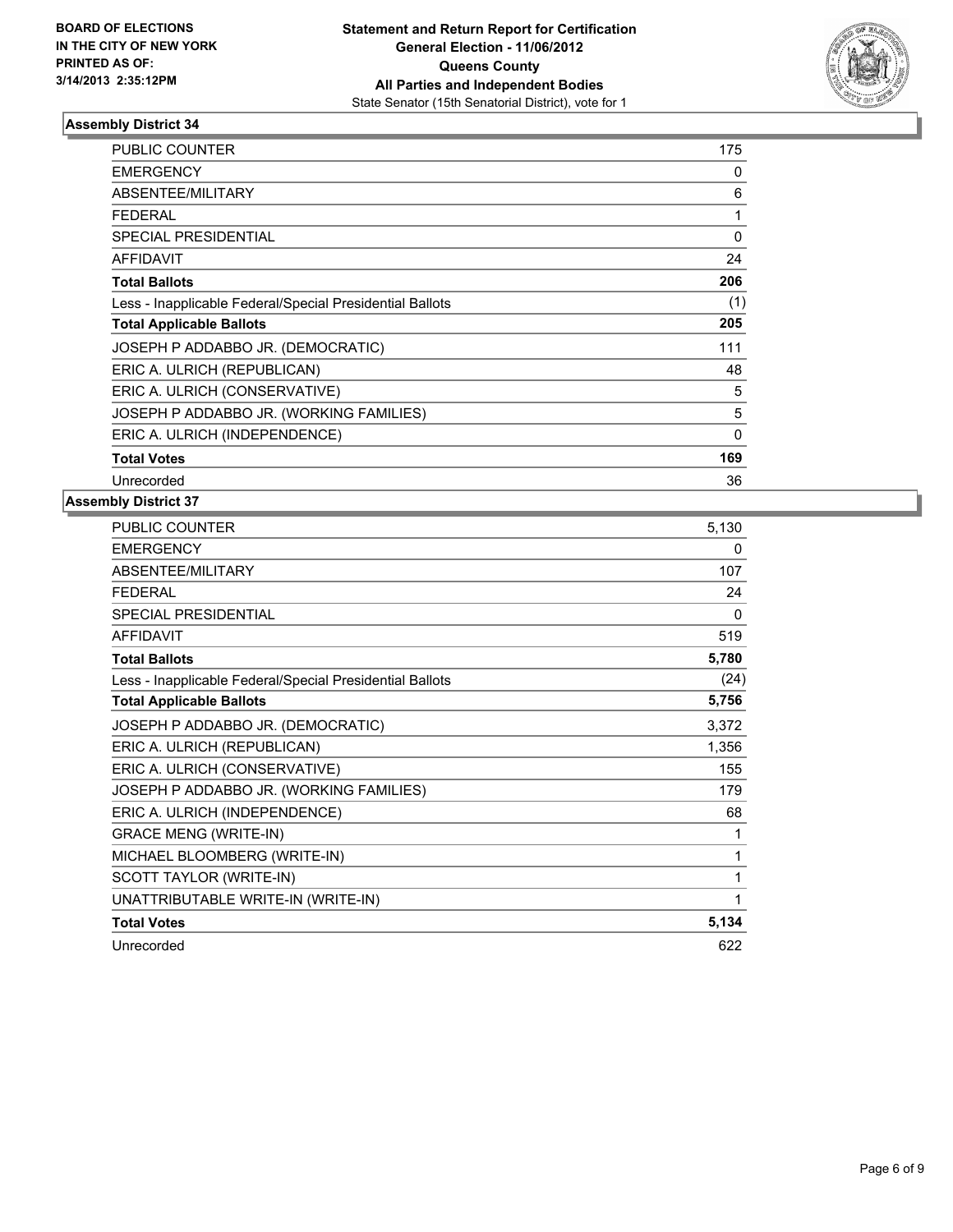

| <b>PUBLIC COUNTER</b>                                    | 9,658          |
|----------------------------------------------------------|----------------|
| <b>EMERGENCY</b>                                         | 0              |
| ABSENTEE/MILITARY                                        | 209            |
| <b>FEDERAL</b>                                           | 32             |
| <b>SPECIAL PRESIDENTIAL</b>                              | 0              |
| <b>AFFIDAVIT</b>                                         | 1,112          |
| <b>Total Ballots</b>                                     | 11,011         |
| Less - Inapplicable Federal/Special Presidential Ballots | (32)           |
| <b>Total Applicable Ballots</b>                          | 10,979         |
| JOSEPH P ADDABBO JR. (DEMOCRATIC)                        | 6,856          |
| ERIC A. ULRICH (REPUBLICAN)                              | 2,259          |
| ERIC A. ULRICH (CONSERVATIVE)                            | 314            |
| JOSEPH P ADDABBO JR. (WORKING FAMILIES)                  | 268            |
| ERIC A. ULRICH (INDEPENDENCE)                            | 129            |
| DERICK MARTINEZ (WRITE-IN)                               | 1              |
| JUAN REYES (WRITE-IN)                                    | $\overline{2}$ |
| LOUIS PADRON JR. (WRITE-IN)                              | 1              |
| TARA CATHERINE WOEBBE (WRITE-IN)                         | 1              |
| UNATTRIBUTABLE WRITE-IN (WRITE-IN)                       | 2              |
| <b>Total Votes</b>                                       | 9,833          |
| Unrecorded                                               | 1,146          |

| <b>PUBLIC COUNTER</b>                                    | 41 |
|----------------------------------------------------------|----|
| <b>EMERGENCY</b>                                         | 0  |
| ABSENTEE/MILITARY                                        | 1  |
| <b>FEDERAL</b>                                           | 0  |
| SPECIAL PRESIDENTIAL                                     | 0  |
| AFFIDAVIT                                                | 5  |
| <b>Total Ballots</b>                                     | 47 |
| Less - Inapplicable Federal/Special Presidential Ballots | 0  |
| <b>Total Applicable Ballots</b>                          | 47 |
| JOSEPH P ADDABBO JR. (DEMOCRATIC)                        | 22 |
| ERIC A. ULRICH (REPUBLICAN)                              | 20 |
| ERIC A. ULRICH (CONSERVATIVE)                            | 1  |
| JOSEPH P ADDABBO JR. (WORKING FAMILIES)                  | 0  |
| ERIC A. ULRICH (INDEPENDENCE)                            | 1  |
| <b>Total Votes</b>                                       | 44 |
| Unrecorded                                               | 3  |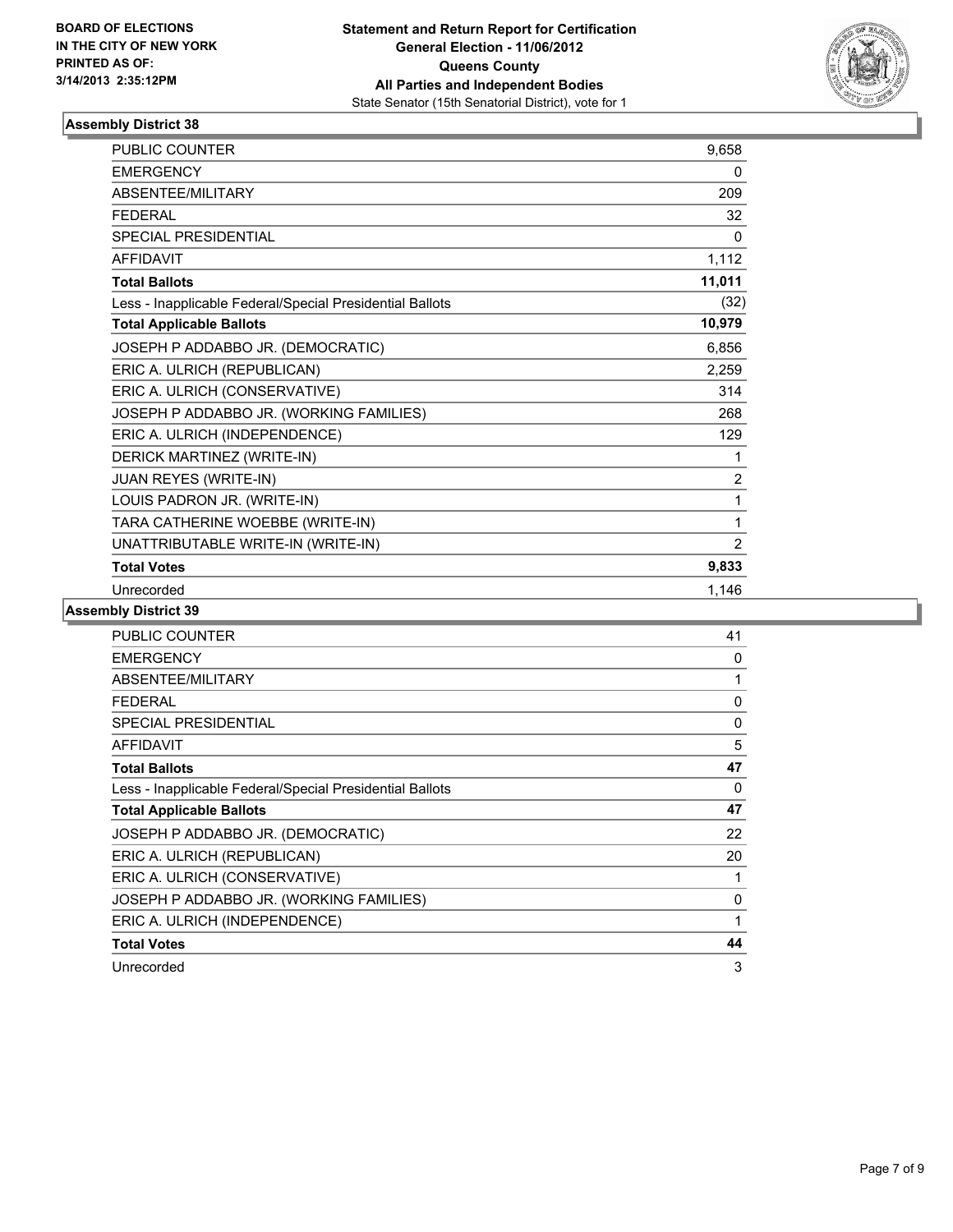

#### **Total for State Senator (15th Senatorial District) - Queens County**

| <b>PUBLIC COUNTER</b>                                    | 70,991   |
|----------------------------------------------------------|----------|
| <b>EMERGENCY</b>                                         | 20       |
| ABSENTEE/MILITARY                                        | 2,937    |
| <b>FEDERAL</b>                                           | 1,154    |
| <b>SPECIAL PRESIDENTIAL</b>                              | 0        |
| <b>AFFIDAVIT</b>                                         | 11,235   |
| <b>Total Ballots</b>                                     | 86,337   |
| Less - Inapplicable Federal/Special Presidential Ballots | (1, 154) |
| <b>Total Applicable Ballots</b>                          | 85,183   |
| JOSEPH P ADDABBO JR. (DEMOCRATIC)                        | 40,456   |
| ERIC A. ULRICH (REPUBLICAN)                              | 26,954   |
| ERIC A. ULRICH (CONSERVATIVE)                            | 2,917    |
| JOSEPH P ADDABBO JR. (WORKING FAMILIES)                  | 1,734    |
| ERIC A. ULRICH (INDEPENDENCE)                            | 1,165    |
| ADAM JUDE BREAUX (WRITE-IN)                              | 1        |
| DAMIAN A. TORRISI (WRITE-IN)                             | 1        |
| DERICK MARTINEZ (WRITE-IN)                               | 1        |
| ELI STEIER (WRITE-IN)                                    | 1        |
| ERIC ULRICH (WRITE-IN)                                   | 1        |
| ERIQUE R. RODRIGUEZ (WRITE-IN)                           | 1        |
| <b>GERRY FRANKE (WRITE-IN)</b>                           | 1        |
| <b>GRACE MENG (WRITE-IN)</b>                             | 1        |
| HIEN IRAN (WRITE-IN)                                     | 1        |
| JAEN VILLALVIR (WRITE-IN)                                | 1        |
| JENIFER GRADY (WRITE-IN)                                 | 1        |
| JOSEF WASNER (WRITE-IN)                                  | 1        |
| JUAN REYES (WRITE-IN)                                    | 3        |
| KYLE SHERMAN (WRITE-IN)                                  | 1        |
| LEW SIMON (WRITE-IN)                                     | 1        |
| LOUIS PADRON JR. (WRITE-IN)                              | 1        |
| <b>MARIES KURISERS (WRITE-IN)</b>                        | 1        |
| MICHAEL BLOOMBERG (WRITE-IN)                             | 1        |
| MIKE ACKERMAN (WRITE-IN)                                 | 1        |
| MOHAMMED SIDDIQUEE (WRITE-IN)                            | 1        |
| OLGA BEROELLER (WRITE-IN)                                | 1        |
| PATRICIA CAPUTO (WRITE-IN)                               | 1        |
| ROSEANNE BEWER (WRITE-IN)                                | 1        |
| SCOTT NOREN (WRITE-IN)                                   | 1        |
| SCOTT TAYLOR (WRITE-IN)                                  | 1        |
| SEBASTIAN CAMPAGALE (WRITE-IN)                           | 1        |
| STEVE WOSABI (WRITE-IN)                                  | 1        |
| STEVEN FERREZZA (WRITE-IN)                               | 1        |
| TARA CATHERINE WOEBBE (WRITE-IN)                         | 1        |
| UNATTRIBUTABLE WRITE-IN (WRITE-IN)                       | 21       |
| <b>Total Votes</b>                                       | 73,278   |
| Unrecorded                                               | 11,905   |